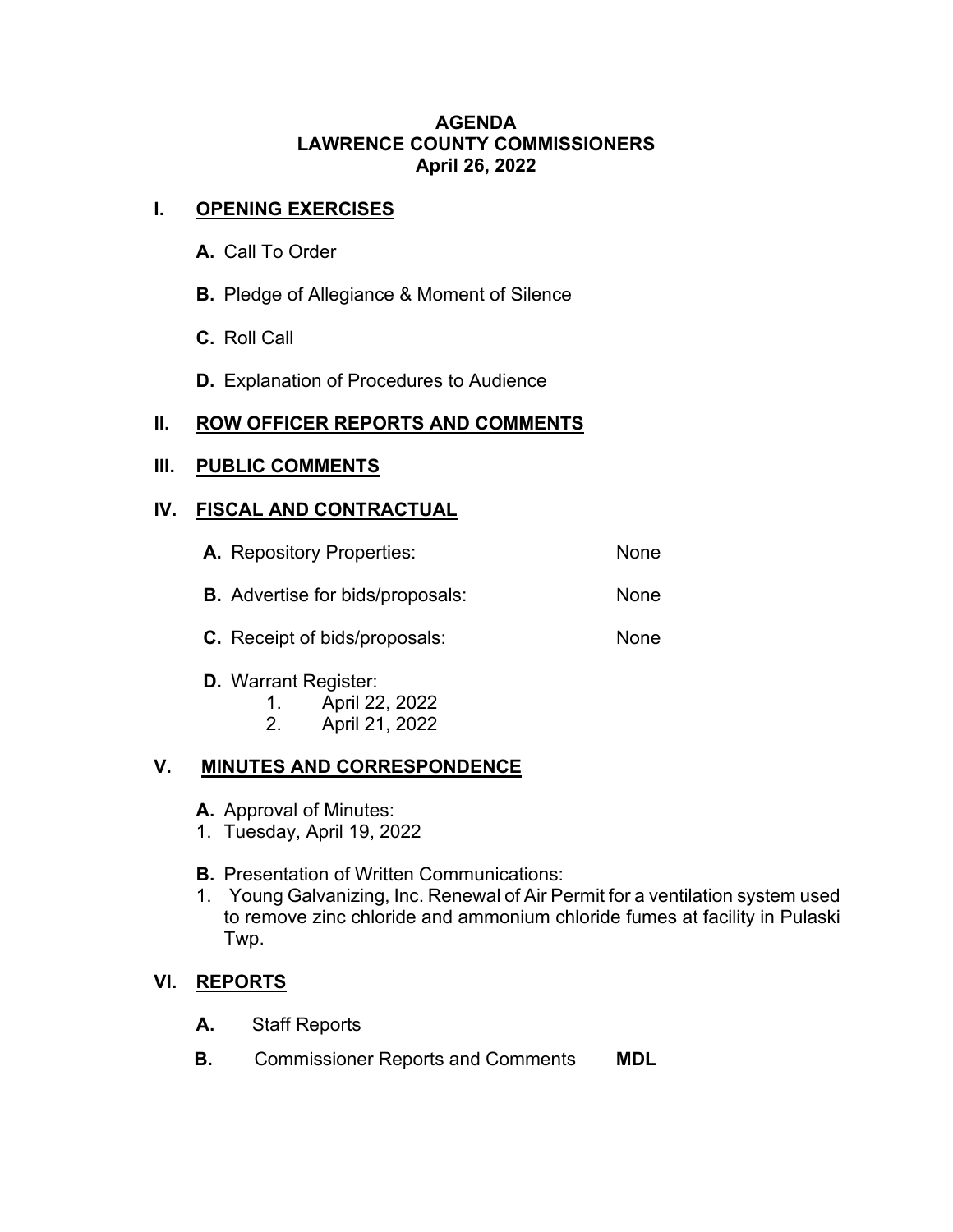## **VII. NEW BUSINESS**

New Resolutions:

1. *CYS*

Resolution for discussion and possible approval to enter into an agreement with Northwest Media, Inc. for Foster Parent College Online Training Course.

# 2. *Planning*

Resolution for discussion and possible approval to enter into an agreement with Youngblood Paving for the Ellwood City Borough-8th Street/Beech Way Street Improvement Project.

# 3. *Planning/Commissioners*

Resolution for discussion and possible approval to enter into a quote with Green Acres Contracting for railing work at Quaker Falls.

# 4. *Courts*

Resolution for discussion and possible approval to enter into an agreement with BCN for DJ Nicholson's Office for an analog phone line.

### 5. *Transfers (Administrative)*

1. Assessor from Contingency to Association Dues for \$25.00

2. Public Defender from Contingency to Materials & Supplies for \$1,348.00

**B.** Resolutions on the table: None

**C.** Resolutions to be taken off the table: None

- **D.** New Resolutions: None
- **E.** Motion to amend the agenda:

# **X. ORDINANCES**

| <b>A.</b> On the Table:     | <b>None</b> |
|-----------------------------|-------------|
| <b>B.</b> For introduction: | <b>None</b> |
| <b>C.</b> For final action: | <b>None</b> |

#### **XI. ANNOUNCEMENTS**

A. The next regular Commissioners' meeting is scheduled for **10:00 am**, on